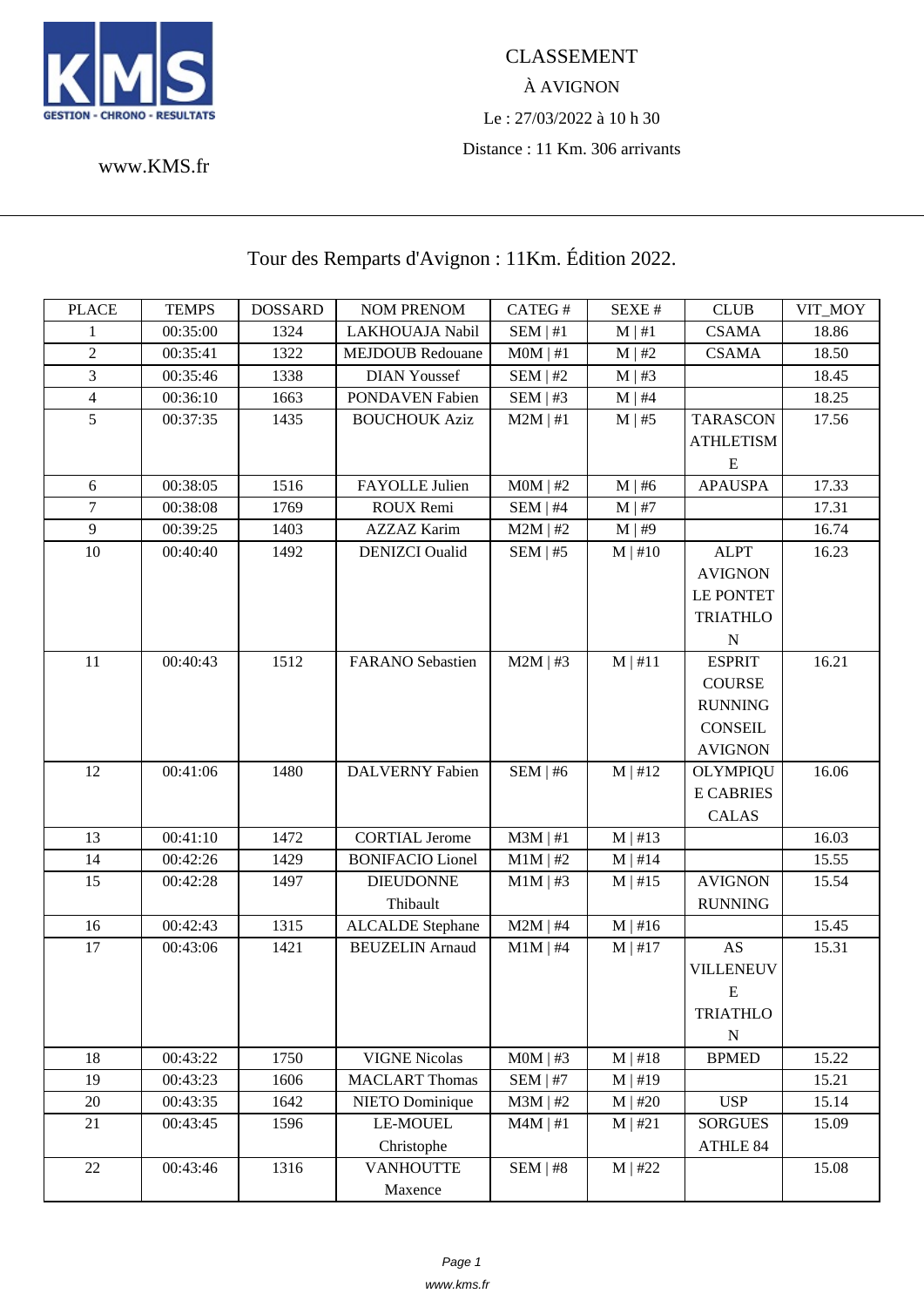| LLAUD | ר נוגודו | <u> שעורומטרים</u> | NUM TNENUM               | <b>CATLO</b> T   | יד בבלגבוט   | CLUD              | VII_MUI |
|-------|----------|--------------------|--------------------------|------------------|--------------|-------------------|---------|
| 23    | 00:43:49 | 1323               | <b>BOUDAS Pascal</b>     | $MOM$   #4       | $M$   #23    | <b>CSAMA</b>      | 15.06   |
| 24    | 00:43:50 | 1409               | <b>BEGEL Zachary</b>     | ESM   #1         | $M$   #24    |                   | 15.06   |
| 25    | 00:44:05 | 1759               | LEFEBVRE Olivier         | $M2M$   #5       | $M$   #25    |                   | 14.97   |
| 26    | 00:44:26 | 1566               | <b>IVORA Olivier</b>     | $MOM$   #5       | $M$   #26    |                   | 14.85   |
| 27    | 00:44:40 | 1531               | <b>GANDON Matthieu</b>   | $SEM$   #9       | $M$   #27    |                   | 14.78   |
| 28    | 00:44:42 | 1313               | <b>MARX</b> Christophe   | $JUM \mid #1$    | $M$   #28    |                   | 14.77   |
| 29    | 00:44:58 | 1314               | <b>COLLOMP</b> Sebastien | $SEM$   #10      | $M$   #29    |                   | 14.68   |
| 30    | 00:45:55 | 1536               | <b>GAUJAL Pierre</b>     | $M2M$   #6       | $M$   #30    |                   | 14.37   |
| 31    | 00:46:07 | 1677               | <b>RIVIERE</b> Antoine   | SEM   #11        | M   #31      | <b>SC ARLES</b>   | 14.31   |
| 32    | 00:46:10 | 1401               | <b>AYRAL Didier</b>      | $M5M$   #1       | $M$   #32    | <b>SORGUES</b>    | 14.30   |
|       |          |                    |                          |                  |              | ATHLE 84          |         |
| 33    | 00:46:17 | 1743               | <b>VASSEROT</b>          | $M1M$   #5       | $M$   #33    | <b>RAPHEL'TR</b>  | 14.26   |
|       |          |                    | Christophe               |                  |              | AIL               |         |
| 34    | 00:46:21 | 1767               | <b>MORGAT Rolland</b>    | $M2M$   #7       | $M$   #34    | AC                | 14.24   |
|       |          |                    |                          |                  |              | <b>ORANGE</b>     |         |
|       |          |                    |                          |                  |              | <b>TRIATHLO</b>   |         |
|       |          |                    |                          |                  |              | N                 |         |
| 35    | 00:46:23 | 1773               | <b>MURAT</b>             | SEM   #12        | $M$   #35    |                   | 14.23   |
|       |          |                    | Pierre-Emmanuel          |                  |              |                   |         |
| 36    | 00:46:27 | 1499               | <b>DLUBALA</b> Alain     | $M5M$   #2       | $M$   #36    | <b>ASVA</b>       | 14.21   |
|       |          |                    |                          |                  |              | <b>VILLENEUV</b>  |         |
|       |          |                    |                          |                  |              | <b>E-LES-AVIG</b> |         |
|       |          |                    |                          |                  |              | <b>NON</b>        |         |
| 37    | 00:46:35 | 1473               | <b>COSTE Florent</b>     |                  |              | <b>LES 1000</b>   |         |
|       |          |                    |                          | $M3M$   #3       | $M$   #37    |                   | 14.17   |
|       |          |                    |                          |                  |              | PATTES DU         |         |
|       |          |                    |                          |                  |              | <b>PONTET</b>     |         |
| 38    | 00:46:44 | 1688               | <b>ROTONDI Romain</b>    | SEM   #13        | $M$   #38    |                   | 14.12   |
| 39    | 00:46:45 | 1437               | <b>BOUFFART Aymeric</b>  | $SEM$   #14      | M   #39      |                   | 14.12   |
| 40    | 00:46:48 | 1657               | PICQUART Patrice         | $M4M$   #2       | $M$   #40    | <b>ASVA</b>       | 14.10   |
| 41    | 00:47:01 | 1680               | <b>ROBIN</b> Lorraine    | $M2F$   #1       | F   #1       | <b>COURIR A</b>   | 14.04   |
|       |          |                    |                          |                  |              | <b>BEAUCAIR</b>   |         |
|       |          |                    |                          |                  |              | ${\bf E}$         |         |
| 42    | 00:47:23 | 1720               | <b>TAILLANDIER</b>       | $MOM$   #6       | M   #41      | VA LE             | 13.93   |
|       |          |                    | Stephan                  |                  |              | <b>PONTET</b>     |         |
| 43    | 00:47:25 | 1463               | <b>CHOISNET Aymeric</b>  | $MOM$   #7       | $M$   #42    |                   | 13.92   |
| 45    | 00:47:34 | 1383               | <b>ALCALDE</b> Frederic  | $M1M$   #6       | $M$   #44    | <b>ASVT</b>       | 13.88   |
| 46    | 00:47:36 | 1400               | <b>AVOGADRO</b> Emilio   | SEM   #16        | $M$   #45    |                   | 13.87   |
| 47    | 00:47:37 | 1390               | <b>ANRES Bastien</b>     | $SEM$   #17      | $M \mid #46$ |                   | 13.86   |
| 48    | 00:47:46 | 1524               | FOUQUET Jeremy           | $MOM$   #8       | $M$   #47    | AC                | 13.82   |
|       |          |                    |                          |                  |              | <b>ORANGE</b>     |         |
|       |          |                    |                          |                  |              | <b>TRIATHLO</b>   |         |
|       |          |                    |                          |                  |              | ${\bf N}$         |         |
| 49    | 00:47:49 | 1664               | <b>PONTET Lucas</b>      | $SEM$   #18      | $M$   #48    |                   | 13.80   |
| 50    | 00:48:04 | 1533               | <b>GARCIA</b> Marc       | $M4M$   #3       | $M$   #49    |                   | 13.73   |
| 51    | 00:48:24 | 1700               | <b>SABATIER Nicolas</b>  | $M2M$   #8       | $M$   #50    | <b>TARAHUM</b>    | 13.64   |
|       |          |                    |                          |                  |              | <b>ARA TEAM</b>   |         |
| 52    | 00:48:25 | 1774               | <b>MURAT</b> Jean-David  | <b>SEM   #19</b> | M   #51      |                   | 13.63   |
| 53    | 00:48:37 | 1613               | <b>MARCEL Emile</b>      | $MOM$   #9       | $M \mid #52$ | <b>ACEP</b>       | 13.58   |
|       |          |                    |                          |                  |              | <b>VALREAS</b>    |         |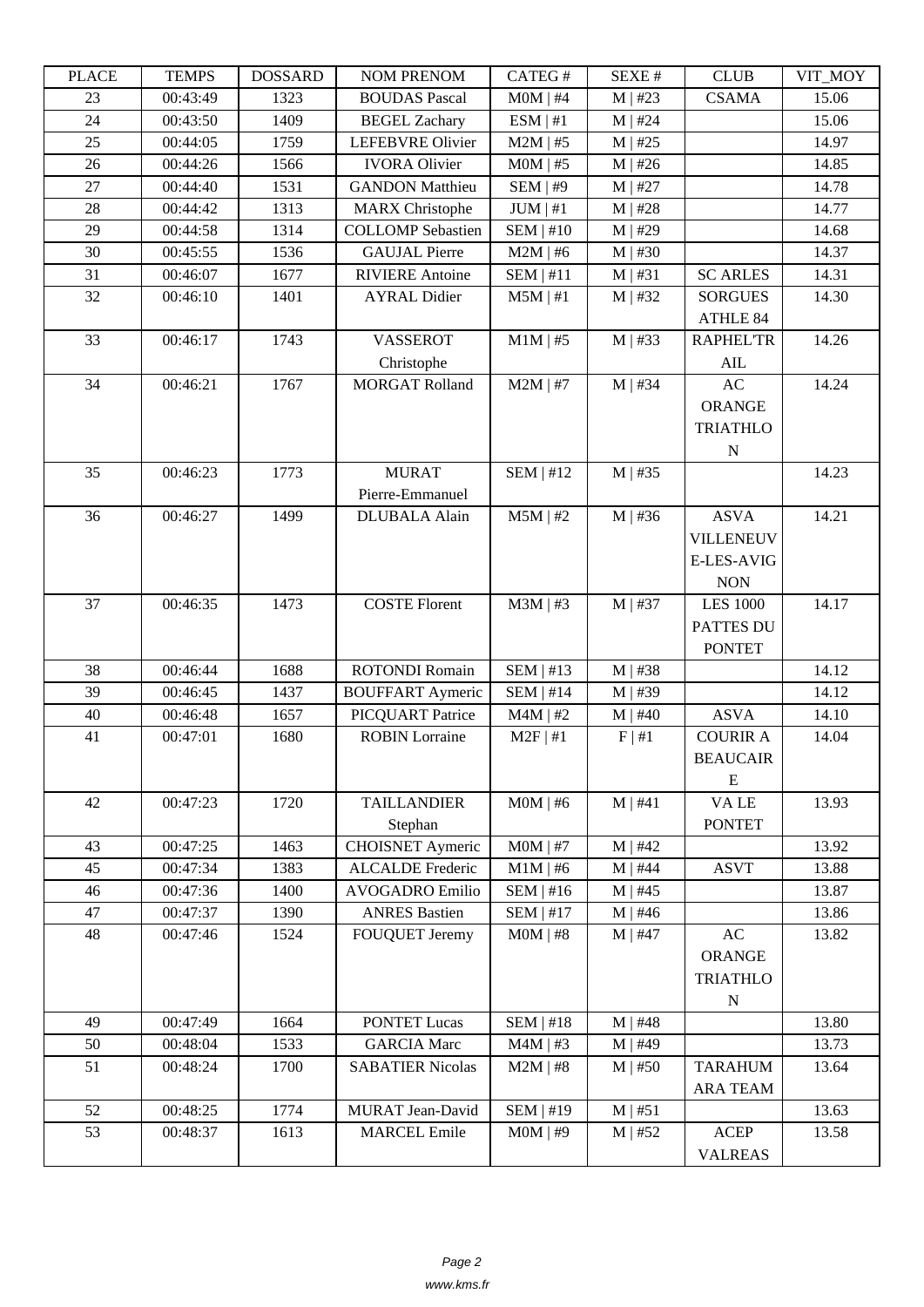| LEACE | <u>ר דוגרדו</u> | <b>UUUUUUU</b> | <b>NUMERICAN</b>          | CATLO 11         | DL/AL π     | CLUD             | VII_MUI |
|-------|-----------------|----------------|---------------------------|------------------|-------------|------------------|---------|
| 54    | 00:48:40        | 1598           | LE-MOUEL Maria            | $M3F$   #1       | F   #2      | <b>SC</b>        | 13.56   |
|       |                 |                |                           |                  |             | <b>CHATEAUR</b>  |         |
|       |                 |                |                           |                  |             | <b>ENARD</b>     |         |
| 55    | 00:48:51        | 1539           | <b>GEOFFROY Remi</b>      | $MOM$   #10      | $M$   #53   |                  | 13.51   |
| 56    | 00:48:51        | 1659           | PITAUD Romain             | $MOM$   #11      | $M$   #54   |                  | 13.51   |
|       |                 |                |                           |                  |             |                  |         |
| 57    | 00:48:57        | 1320           | <b>VIRGILLE</b> Lionel    | $M1M$   #7       | $M$   #55   |                  | 13.48   |
| 58    | 00:49:09        | 1681           | <b>RODRIGUES</b> Steven   | <b>SEM   #20</b> | $M$   #56   |                  | 13.43   |
| 59    | 00:49:14        | 1546           | <b>GORJON</b> Alexandre   | $SEM$   #21      | $M$   #57   | <b>MENERBES</b>  | 13.41   |
|       |                 |                |                           |                  |             | <b>RUNNING</b>   |         |
| 60    | 00:49:14        | 1604           | <b>LOMBARD Didier</b>     | $M3M$   #4       | $M$   #58   |                  | 13.41   |
| 61    | 00:49:17        | 1752           | <b>VILLETON Jerome</b>    | $M1M$   #8       | $M$   #59   |                  | 13.39   |
| 62    | 00:49:19        | 1652           | PARRA Remi                | $M4M$   #4       | $M$   #60   | <b>LES 1000</b>  | 13.38   |
|       |                 |                |                           |                  |             | <b>PATTES DU</b> |         |
|       |                 |                |                           |                  |             | <b>PONTET</b>    |         |
| 63    | 00:49:33        | 1538           | <b>GENNARELLI</b>         | <b>SEM   #22</b> | M   #61     |                  | 13.32   |
|       |                 |                | Romain                    |                  |             |                  |         |
| 64    | 00:49:37        | 1653           | <b>PETERLE Bastien</b>    | <b>SEM   #23</b> | $M$   #62   | <b>RUNNING</b>   | 13.30   |
|       |                 |                |                           |                  |             |                  |         |
|       |                 |                |                           |                  |             | PIERRELAT        |         |
|       |                 |                |                           |                  |             | TE               |         |
| 65    | 00:49:39        | 1696           | <b>ROZIER Christian</b>   | $M5M$   #3       | $M$   #63   | <b>COURIR A</b>  | 13.29   |
|       |                 |                |                           |                  |             | <b>BEAUCAIR</b>  |         |
|       |                 |                |                           |                  |             | E                |         |
| 66    | 00:49:49        | 1504           | <b>DUPRET Joris</b>       | <b>SEM   #24</b> | $M$   #64   |                  | 13.25   |
| 67    | 00:49:58        | 1641           | <b>GIRARD</b> Veronique   | $M2F$   #2       | $F \mid #3$ | <b>RUNNING</b>   | 13.21   |
|       |                 |                |                           |                  |             | <b>CONSEIL</b>   |         |
|       |                 |                |                           |                  |             | <b>AVIGNON</b>   |         |
| 68    | 00:50:04        | 1608           | <b>MAGNI Hubert</b>       | $M2M$   #9       | $M$   #65   | <b>AVIGNON</b>   | 13.18   |
|       |                 |                |                           |                  |             | <b>RUNNING</b>   |         |
| 69    | 00:50:06        | 1464           | <b>CHRETIEN Benoit</b>    | $M3M$   #5       | $M$   #66   |                  | 13.17   |
| 70    | 00:50:14        | 1507           | <b>EYMARD Brice</b>       | $M2M$   #10      | $M$   #67   |                  | 13.14   |
| 71    |                 |                |                           |                  |             |                  |         |
|       | 00:50:16        | 1676           | RIGAUD Remi               | ESM   #2         | $M$   #68   |                  | 13.13   |
| 72    | 00:50:20        | 1479           | <b>DALLE</b> Aymeric      | SEM   #25        | $M$   #69   | <b>AVIGNON</b>   | 13.11   |
|       |                 |                |                           |                  |             | <b>RUNNING</b>   |         |
| 73    | 00:50:30        | 1541           | <b>GIANONATTI David</b>   | $M1M$   #9       | $M$   #70   | <b>RSA(ROCHE</b> | 13.07   |
|       |                 |                |                           |                  |             | <b>FORT</b>      |         |
|       |                 |                |                           |                  |             | <b>SPORT</b>     |         |
|       |                 |                |                           |                  |             | <b>ATHLETISM</b> |         |
|       |                 |                |                           |                  |             | E)               |         |
| 74    | 00:50:51        | 1601           | <b>LHEUREUX Gisele</b>    | $M7F$   #1       | F   #4      | <b>KB</b>        | 12.98   |
|       |                 |                |                           |                  |             | <b>RUNNING</b>   |         |
| 75    | 00:50:59        | 1733           | <b>TOURTIER Ghislaine</b> | $M5F$   #1       | F   #5      | AC ST            | 12.95   |
|       |                 |                |                           |                  |             | <b>REMY</b>      |         |
| 76    | 00:51:10        | 1647           | <b>ORIOT Vincent</b>      | <b>SEM   #26</b> | M   #71     |                  | 12.90   |
| 77    | 00:51:24        | 1501           | <b>DUBOIS Georges</b>     | $M4M$   #5       | $M$   #72   | KB               | 12.84   |
|       |                 |                |                           |                  |             |                  |         |
|       |                 |                |                           |                  |             | <b>RUNNING</b>   |         |
| 78    | 00:51:27        | 1414           | <b>BENOIT</b> Jeanne      | M1F   #1         | $F$   #6    |                  | 12.83   |
| 79    | 00:51:43        | 1485           | DEBOYSER Loann            | <b>SEM   #27</b> | $M$   #73   |                  | 12.76   |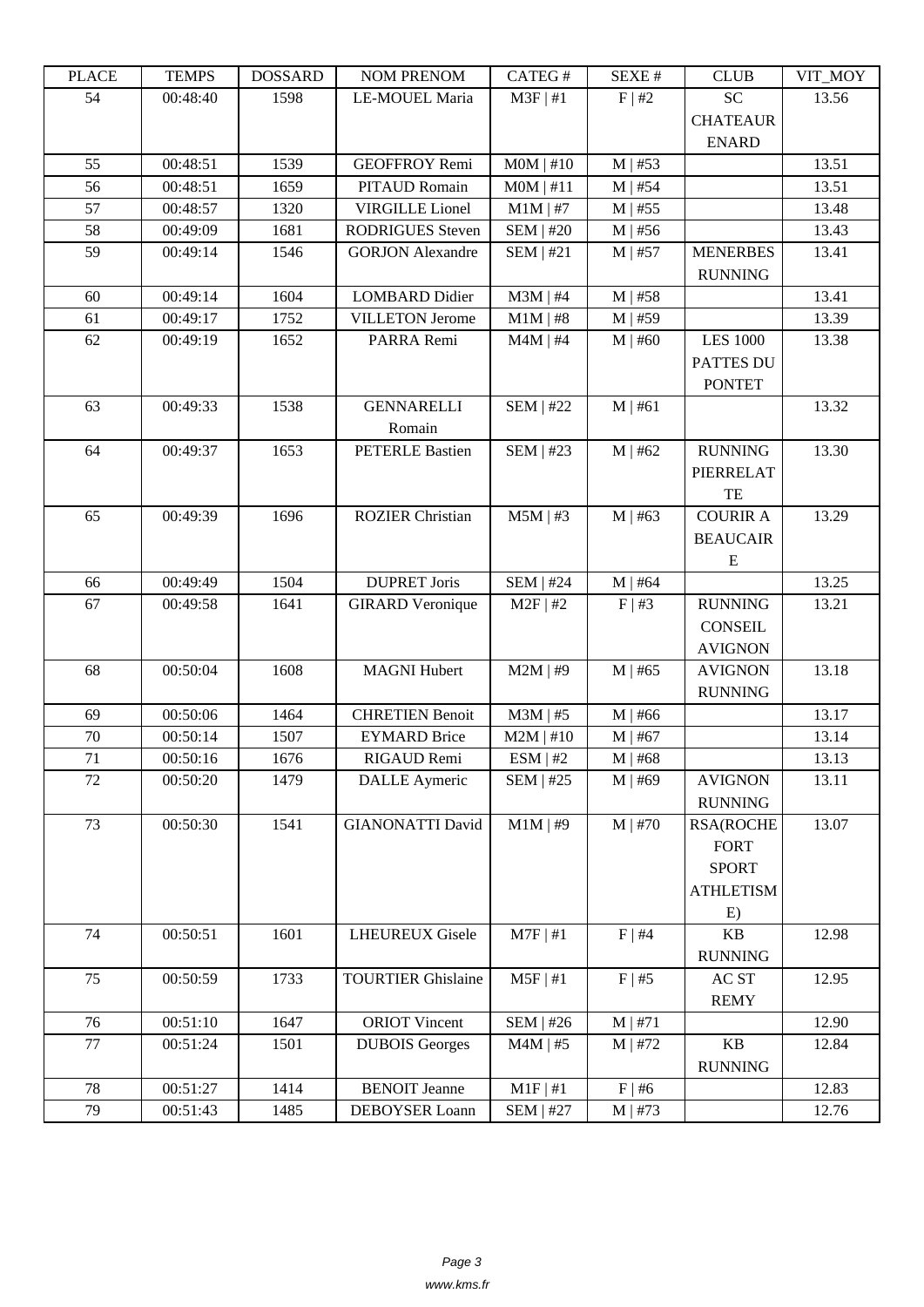| i lati | ט וואדד ו | חשממחת | <b>INOINET IVERFOINE</b> | $CALU \pi$       | π تىدىد      | <b>CLOD</b>                                       | $V11$ $V1$ |
|--------|-----------|--------|--------------------------|------------------|--------------|---------------------------------------------------|------------|
| 80     | 00:51:47  | 1690   | ROUSSET Amandine         | SEF   #1         | F   #7       | <b>ALPT</b><br><b>AVIGNON</b><br><b>LE PONTET</b> | 12.75      |
|        |           |        |                          |                  |              | <b>TRIATHLO</b><br>${\bf N}$                      |            |
| 81     | 00:51:48  | 1738   | <b>TRUFFIER</b>          | $M2M$   #11      | $M$   #74    |                                                   | 12.74      |
|        |           |        | Christophe               |                  |              |                                                   |            |
| 82     | 00:51:51  | 1530   | <b>GALANO</b> Marc       | $M2M$   #12      | $M$   #75    | 84140AVIG                                         | 12.73      |
|        |           |        |                          |                  |              | NON LE                                            |            |
|        |           |        |                          |                  |              | <b>PONTET</b>                                     |            |
|        |           |        |                          |                  |              | <b>TRIATHLO</b>                                   |            |
|        |           |        |                          |                  |              | ${\bf N}$                                         |            |
| 83     | 00:52:00  | 1448   | <b>CACCIATORE Bruno</b>  | $M3M$   #6       | $M \mid #76$ | <b>CREDIT</b>                                     | 12.69      |
|        |           |        |                          |                  |              | <b>AGRICOLE</b>                                   |            |
| 84     | 00:52:05  | 1428   | N:ANONYMAT-D14           | $M4M$   #6       | M   #77      |                                                   | 12.67      |
|        |           |        | 28                       |                  |              |                                                   |            |
|        |           |        | P:Cnil-Actif-Doss1428    |                  |              |                                                   |            |
| 85     | 00:52:09  | 1301   | COL Christophe           | $M2M$   #13      | $M$   #78    |                                                   | 12.66      |
| 86     | 00:52:12  | 1327   | <b>ALEXANDRE Bruno</b>   | $M2M$   #14      | $M$   #79    | <b>COSSLMA</b>                                    | 12.64      |
| 87     | 00:52:14  | 1330   | <b>LECHESNE</b> Frederic | $M2M$   #15      | $M$   #80    |                                                   | 12.64      |
| 88     | 00:52:23  | 1478   | DAHL Carl                | MOM   #12        | M   #81      |                                                   | 12.60      |
| 89     | 00:52:29  | 1686   | <b>ROTONDI</b> Jacques   | $M5M$   #4       | $M$   #82    | <b>TEAM</b>                                       | 12.58      |
|        |           |        |                          |                  |              | <b>RUNNING</b>                                    |            |
|        |           |        |                          |                  |              | <b>CONSEIL</b>                                    |            |
|        |           |        |                          |                  |              | <b>AVIGNON</b>                                    |            |
| 90     | 00:52:32  | 1542   | <b>GILBERT</b> Eric      | $M1M$   #10      | $M$   #83    |                                                   | 12.56      |
| 91     | 00:52:39  | 1605   | <b>LORY</b> Mickael      | $M1M$   #11      | $M$   #84    | <b>CLET SAINT</b>                                 | 12.54      |
| 92     | 00:52:43  | 1559   | <b>HUERTO Denis</b>      | $M7M$   #1       | $M$   #85    | <b>PAUL</b>                                       | 12.52      |
|        |           |        |                          |                  |              | 3CHATEAU                                          |            |
|        |           |        |                          |                  |              | X                                                 |            |
| 93     | 00:52:44  | 1734   | <b>TRANCHANT</b>         | <b>SEM   #28</b> | $M$   #86    |                                                   | 12.52      |
|        |           |        | Benjamin                 |                  |              |                                                   |            |
| 94     | 00:52:50  | 1771   | <b>LUCOT Vincent</b>     | $M3M$   #7       | $M$   #87    |                                                   | 12.49      |
| 95     | 00:52:54  | 1633   | <b>MONTEIL Julien</b>    | $MOM$   #13      | $M$   #88    |                                                   | 12.48      |
| 96     | 00:53:04  | 1418   | <b>BERISSON Olivier</b>  | $M2M$   #16      | $M$   #89    |                                                   | 12.44      |
| 97     | 00:53:23  | 1482   | <b>DANYSZ</b> Eustache   | $M4M$   #7       | $M \mid #90$ |                                                   | 12.36      |
| 98     | 00:53:26  | 1381   | AINIE-BONIFACIO          | $M1F$ #2         | F   #8       |                                                   | 12.35      |
|        |           |        | Barbara                  |                  |              |                                                   |            |
| 99     | 00:53:29  | 1430   | <b>BONNAURE Vincent</b>  | $M4M$   #8       | M   #91      | <b>LES</b>                                        | 12.34      |
|        |           |        |                          |                  |              | <b>ZANIMOS</b>                                    |            |
| 100    | 00:53:32  | 1649   | <b>PACHECO</b>           | $M2M$   #17      | $M$   #92    | <b>ORANGEOI</b>                                   | 12.33      |
|        |           |        | Jean-Pierre              |                  |              | ${\bf S}$                                         |            |
| 101    | 00:53:33  | 1488   | <b>DELARUE Vincent</b>   | $MOM$   #14      | $M$   #93    | LES CINQ                                          | 12.32      |
|        |           |        |                          |                  |              | PAS DE                                            |            |
|        |           |        |                          |                  |              | <b>COURTHEZ</b>                                   |            |
|        |           |        |                          |                  |              | ON                                                |            |
| 102    | 00:53:44  | 1471   | <b>COMBE Fabrice</b>     | $MOM$   #15      | $M$   #94    |                                                   | 12.28      |
| 103    | 00:53:49  | 1614   | <b>MARILLIER Herve</b>   | $M3M$   #8       | $M \mid #95$ | <b>ACRA</b>                                       | 12.26      |
|        |           |        |                          |                  |              | <b>ARLES ET</b>                                   |            |
|        |           |        |                          |                  |              | <b>SA REGION</b>                                  |            |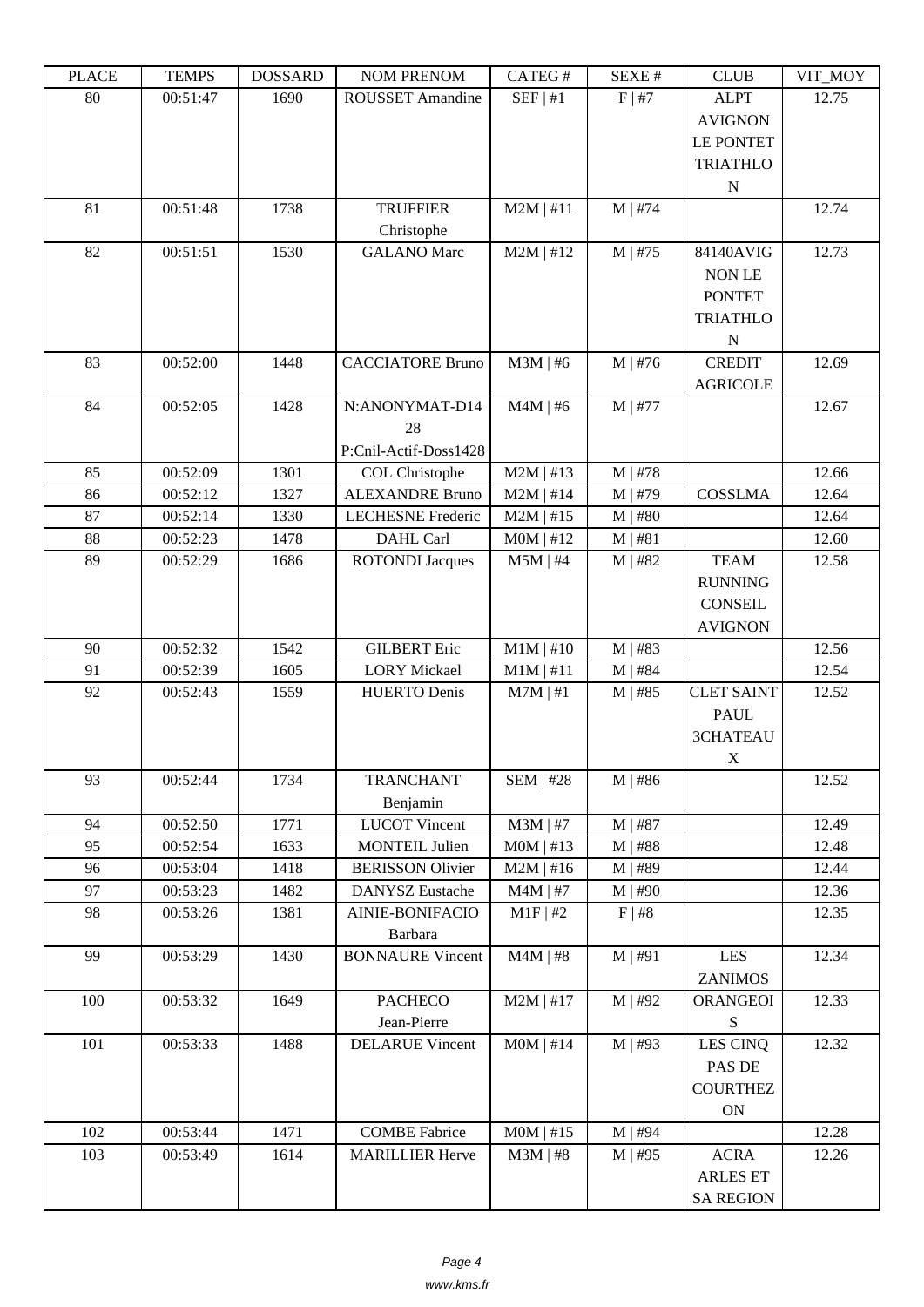| LLAUL | L LIVIII IJ | <u> תעדעמטרע</u> | <b>INUMER NETVUM</b>     | CATLO T          | יד ברגבוט             | CLUD             | VII_MUI |
|-------|-------------|------------------|--------------------------|------------------|-----------------------|------------------|---------|
| 104   | 00:53:52    | 1562             | <b>HUMBERT</b> Mathieu   | <b>SEM   #29</b> | $M$   #96             |                  | 12.25   |
| 105   | 00:53:55    | 1342             | <b>GAUTIER Sebastien</b> | $M2M$   #18      | $M$   #97             | <b>FRONT</b>     | 12.24   |
|       |             |                  |                          |                  |                       | <b>RUNNERS</b>   |         |
|       |             |                  |                          |                  |                       | <b>DE PARIS</b>  |         |
| 106   | 00:53:57    | 1355             | <b>RUEDA</b> Emmanuel    | $M6M$   #1       | M   #98               |                  | 12.23   |
| 107   | 00:53:58    | 1712             | SIVILOTTO Christian      | $M3M$   #9       | M   #99               |                  | 12.23   |
| 108   | 00:54:03    | 1392             | <b>ANZALONE Eddie</b>    | <b>SEM   #30</b> | $M \mid #100$         |                  | 12.21   |
| 109   | 00:54:07    | 1306             | <b>BRESSY Yannick</b>    | $M2M$   #19      | $M$   #101            | <b>LES 1000</b>  | 12.20   |
|       |             |                  |                          |                  |                       | <b>PATTES DU</b> |         |
|       |             |                  |                          |                  |                       | <b>PONTET</b>    |         |
| 110   | 00:54:08    | 1616             | <b>MARSAL Romuald</b>    | $M1M$   #12      | M   #102              |                  | 12.19   |
| 111   | 00:54:09    | 1726             | <b>THOMAS Florian</b>    | $SEM$   #31      | M   #103              |                  | 12.19   |
| 112   | 00:54:13    | 1731             | <b>TOMMASI</b> Sebastien | $M1M$   #13      | $M$   #104            | <b>AVIGNON</b>   | 12.17   |
|       |             |                  |                          |                  |                       | <b>RUNNING</b>   |         |
| 113   | 00:54:15    | 1336             | <b>BRAMI</b> Serge       | $M5M$   #5       | $\overline{M}$   #105 | A VOS            | 12.17   |
|       |             |                  |                          |                  |                       | <b>BASKETS</b>   |         |
|       |             |                  |                          |                  |                       | <b>ISTRES</b>    |         |
| 114   | 00:54:19    | 1621             | <b>MATHIEU Annick</b>    | $M4F$   #1       | F   #9                | <b>LES 1000</b>  | 12.15   |
|       |             |                  |                          |                  |                       | PATTES DU        |         |
|       |             |                  |                          |                  |                       | <b>PONTET</b>    |         |
| 115   | 00:54:20    | 1477             | <b>CUTULLIC Alain</b>    | $M6M$   #2       | M   #106              |                  | 12.15   |
| 116   | 00:54:29    | 1417             | <b>BERAUD Remy</b>       | $MOM$   #16      | $M$   #107            |                  | 12.11   |
| 117   | 00:54:33    | 1422             | <b>BEUZELIN</b> Peggy    | $M2F$   #3       | F   #10               | AS               | 12.10   |
|       |             |                  |                          |                  |                       | <b>TRIATHLO</b>  |         |
|       |             |                  |                          |                  |                       | $\mathbf N$      |         |
|       |             |                  |                          |                  |                       | VILLENEUV<br>E   |         |
| 118   | 00:54:34    | 1457             | <b>CERVERA</b> Gregory   | $M1M$   #14      | M   #108              |                  | 12.10   |
| 119   | 00:54:46    | 1318             | <b>CLEMENTE Carole</b>   | SEF   #2         | F   #11               |                  | 12.05   |
| 120   | 00:54:54    | 1583             | KUROIWA Kyoka            | SEF   #3         | F   #12               |                  | 12.02   |
| 121   | 00:54:55    | 1425             | <b>BOCAGE Napoleon</b>   | $MOM$   #17      | $M$   #109            |                  | 12.02   |
| 122   | 00:54:57    | 1556             | <b>HENRY Frederic</b>    | $M2M$   #20      | $M \mid #110$         | <b>AUCUNE</b>    | 12.01   |
| 123   | 00:54:59    | 1617             | <b>MARTINEZ Ugo</b>      | $M1M$   #15      | $M$   #111            |                  | 12.00   |
| 124   | 00:55:08    | 1347             | <b>TURGIS Matthieu</b>   | $M2M$   #21      | M   #112              | <b>ECOLE</b>     | 11.97   |
|       |             |                  |                          |                  |                       | <b>MONTESSO</b>  |         |
|       |             |                  |                          |                  |                       | RI               |         |
|       |             |                  |                          |                  |                       | D'AVIGNON        |         |
| 125   | 00:55:15    | 1343             | <b>TRAN Alexandre</b>    | $MOM$   #18      | M   #113              | <b>AVIGNON</b>   | 11.95   |
|       |             |                  |                          |                  |                       | <b>RUNNING</b>   |         |
| 126   | 00:55:16    | 1436             | <b>BOUDES</b> Amelie     | $SEF$   #4       | F   #13               | AC               | 11.94   |
|       |             |                  |                          |                  |                       | ORANGE           |         |
|       |             |                  |                          |                  |                       | <b>TRIATHLO</b>  |         |
|       |             |                  |                          |                  |                       | $\mathbf N$      |         |
| 127   | 00:55:18    | 1456             | <b>CAUDROIT Simon</b>    | <b>SEM   #32</b> | $M$   #114            | CA               | 11.93   |
|       |             |                  |                          |                  |                       | SPIRIPONT        |         |
|       |             |                  |                          |                  |                       | <b>AIN</b>       |         |
| 128   | 00:55:42    | 1645             | <b>OLIVEROS</b> Vincent  | $M2M$   #22      | M   #115              | <b>MISTRAL</b>   | 11.85   |
|       |             |                  |                          |                  |                       | <b>TRIATH'CL</b> |         |
|       |             |                  |                          |                  |                       | $\mathbf{UB}$    |         |
| 129   | 00:55:52    | 1396             | <b>ASSALI</b> Guillaume  | $MOM$   #19      | M   #116              | <b>TEAM</b>      | 11.81   |
|       |             |                  |                          |                  |                       | <b>VALLES</b>    |         |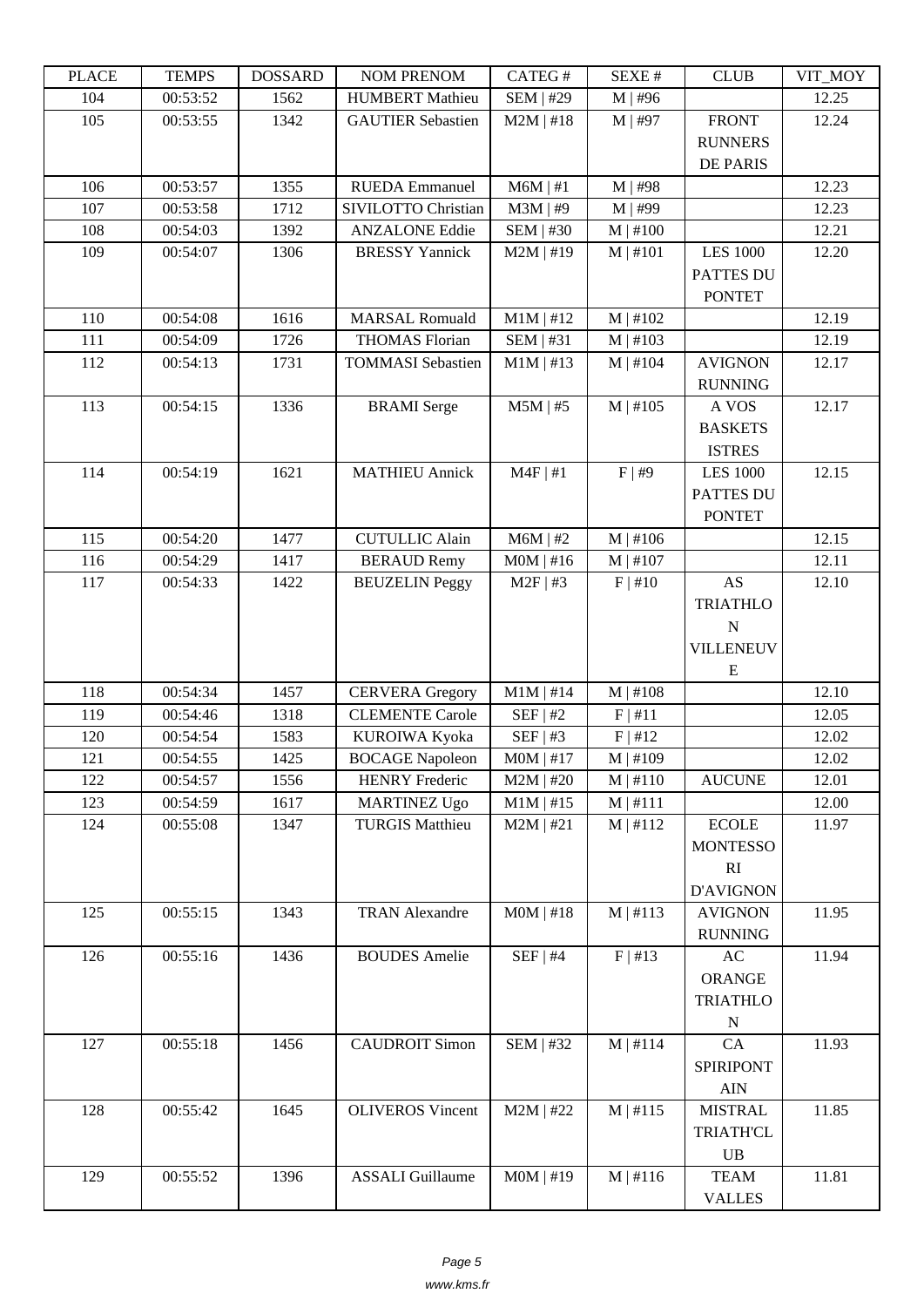| 130<br>$M2M$   #23<br>$M$   #117<br>00:56:09<br>1719<br><b>TADBIRT</b> Ben<br><b>GAMBADE</b><br>11.75<br><b>ROCHEFOR</b><br>T<br>$M$   #118<br>11.74<br>131<br>00:56:12<br>1303<br><b>RSA(ROCHE</b><br><b>PASSAT Fabrice</b><br>$M5M$   #6<br><b>FORT</b><br><b>SPORT</b><br><b>ATHLETISM</b><br>E)<br>00:56:13<br>$M$   #119<br>1764<br><b>MUS Robert</b><br>$M7M$   #2<br>11.74<br>132<br>1329<br>133<br>00:56:14<br><b>ROLAND Samuel</b><br>$M3M$   #10<br>$M \mid #120$<br><b>ARAMON</b><br>11.74<br>11.74<br>134<br>00:56:14<br>1416<br><b>BERARD</b><br>$M3M$   #11<br>$M$   #121<br><b>LES</b><br>Jean-Christophe<br><b>MOLLETS</b><br><b>PETILLANT</b><br>S<br>F   #14<br>135<br>00:56:15<br>1328<br><b>ALEXANDRE</b><br>$M2F$   #4<br>11.73<br><b>ASVA</b> |
|---------------------------------------------------------------------------------------------------------------------------------------------------------------------------------------------------------------------------------------------------------------------------------------------------------------------------------------------------------------------------------------------------------------------------------------------------------------------------------------------------------------------------------------------------------------------------------------------------------------------------------------------------------------------------------------------------------------------------------------------------------------------|
|                                                                                                                                                                                                                                                                                                                                                                                                                                                                                                                                                                                                                                                                                                                                                                     |
|                                                                                                                                                                                                                                                                                                                                                                                                                                                                                                                                                                                                                                                                                                                                                                     |
|                                                                                                                                                                                                                                                                                                                                                                                                                                                                                                                                                                                                                                                                                                                                                                     |
|                                                                                                                                                                                                                                                                                                                                                                                                                                                                                                                                                                                                                                                                                                                                                                     |
|                                                                                                                                                                                                                                                                                                                                                                                                                                                                                                                                                                                                                                                                                                                                                                     |
|                                                                                                                                                                                                                                                                                                                                                                                                                                                                                                                                                                                                                                                                                                                                                                     |
|                                                                                                                                                                                                                                                                                                                                                                                                                                                                                                                                                                                                                                                                                                                                                                     |
|                                                                                                                                                                                                                                                                                                                                                                                                                                                                                                                                                                                                                                                                                                                                                                     |
|                                                                                                                                                                                                                                                                                                                                                                                                                                                                                                                                                                                                                                                                                                                                                                     |
|                                                                                                                                                                                                                                                                                                                                                                                                                                                                                                                                                                                                                                                                                                                                                                     |
|                                                                                                                                                                                                                                                                                                                                                                                                                                                                                                                                                                                                                                                                                                                                                                     |
|                                                                                                                                                                                                                                                                                                                                                                                                                                                                                                                                                                                                                                                                                                                                                                     |
|                                                                                                                                                                                                                                                                                                                                                                                                                                                                                                                                                                                                                                                                                                                                                                     |
|                                                                                                                                                                                                                                                                                                                                                                                                                                                                                                                                                                                                                                                                                                                                                                     |
|                                                                                                                                                                                                                                                                                                                                                                                                                                                                                                                                                                                                                                                                                                                                                                     |
| Marie-Pierre<br><b>VILLENEUV</b>                                                                                                                                                                                                                                                                                                                                                                                                                                                                                                                                                                                                                                                                                                                                    |
| <b>ELES</b>                                                                                                                                                                                                                                                                                                                                                                                                                                                                                                                                                                                                                                                                                                                                                         |
| <b>AVIGNON</b>                                                                                                                                                                                                                                                                                                                                                                                                                                                                                                                                                                                                                                                                                                                                                      |
| 00:56:17<br>1476<br><b>COURGEY Pascal</b><br>$M3M$   #12<br>11.73<br>136<br>M   #122                                                                                                                                                                                                                                                                                                                                                                                                                                                                                                                                                                                                                                                                                |
| $\overline{M}$   #123<br>137<br>00:56:28<br>1587<br>N:ANONYMAT-D15<br>$M2M$   #24<br>11.69                                                                                                                                                                                                                                                                                                                                                                                                                                                                                                                                                                                                                                                                          |
| 87                                                                                                                                                                                                                                                                                                                                                                                                                                                                                                                                                                                                                                                                                                                                                                  |
| P:Cnil-Actif-Doss1587                                                                                                                                                                                                                                                                                                                                                                                                                                                                                                                                                                                                                                                                                                                                               |
|                                                                                                                                                                                                                                                                                                                                                                                                                                                                                                                                                                                                                                                                                                                                                                     |
| 00:56:30<br>138<br>1611<br>SEM   #33<br>M   #124<br>11.68<br><b>MARC</b> Renaud                                                                                                                                                                                                                                                                                                                                                                                                                                                                                                                                                                                                                                                                                     |
| SL US LE<br>139<br>1348<br>$M2F$   #5<br>F   #15<br>00:56:31<br><b>LAREDINA</b> Elena<br>11.68                                                                                                                                                                                                                                                                                                                                                                                                                                                                                                                                                                                                                                                                      |
| PONTET A.                                                                                                                                                                                                                                                                                                                                                                                                                                                                                                                                                                                                                                                                                                                                                           |
| 1612<br><b>MARC Robin</b><br>140<br>00:56:34<br><b>SEM   #34</b><br>M   #125<br>11.67                                                                                                                                                                                                                                                                                                                                                                                                                                                                                                                                                                                                                                                                               |
| 00:56:44<br>11.63<br>141<br>1766<br>PELICIER Agnes<br>$M5F$   #2<br>$F$   #16                                                                                                                                                                                                                                                                                                                                                                                                                                                                                                                                                                                                                                                                                       |
| 1490<br><b>DELEUZE Chloe</b><br>$SEF$   #5<br>F   #17<br>11.61<br>142<br>00:56:50                                                                                                                                                                                                                                                                                                                                                                                                                                                                                                                                                                                                                                                                                   |
| 00:56:51<br>1519<br>SEM   #35<br>11.61<br>143<br><b>FIORINA Fabien</b><br>M   #126                                                                                                                                                                                                                                                                                                                                                                                                                                                                                                                                                                                                                                                                                  |
| 11.59<br>144<br>00:56:56<br>1340<br>PELLENC Christophe<br>$M4M$   #9<br>M   #127                                                                                                                                                                                                                                                                                                                                                                                                                                                                                                                                                                                                                                                                                    |
| <b>ASVA</b><br>145<br>00:56:56<br>1469<br><b>COINTEPAS Mathieu</b><br>$M4M$   #10<br>$M$   #128<br>11.59                                                                                                                                                                                                                                                                                                                                                                                                                                                                                                                                                                                                                                                            |
| <b>VILLENEUV</b>                                                                                                                                                                                                                                                                                                                                                                                                                                                                                                                                                                                                                                                                                                                                                    |
| <b>ELES</b>                                                                                                                                                                                                                                                                                                                                                                                                                                                                                                                                                                                                                                                                                                                                                         |
| <b>AVIGNON</b>                                                                                                                                                                                                                                                                                                                                                                                                                                                                                                                                                                                                                                                                                                                                                      |
| 00:57:12<br>1772<br>11.54<br>146<br><b>MOTTIN Olivier</b><br>SEM   #36<br>$M \mid #129$                                                                                                                                                                                                                                                                                                                                                                                                                                                                                                                                                                                                                                                                             |
| 147<br>1449<br><b>CALAS</b> Pierre<br>$M5M$   #7<br>$M \mid #130$<br>AS<br>11.53<br>00:57:15                                                                                                                                                                                                                                                                                                                                                                                                                                                                                                                                                                                                                                                                        |
| <b>VILLENEUV</b>                                                                                                                                                                                                                                                                                                                                                                                                                                                                                                                                                                                                                                                                                                                                                    |
| E                                                                                                                                                                                                                                                                                                                                                                                                                                                                                                                                                                                                                                                                                                                                                                   |
| <b>TRIATHLO</b>                                                                                                                                                                                                                                                                                                                                                                                                                                                                                                                                                                                                                                                                                                                                                     |
| $\mathbf N$                                                                                                                                                                                                                                                                                                                                                                                                                                                                                                                                                                                                                                                                                                                                                         |
| 00:57:15<br>1619<br><b>MARY</b> Lionel<br>11.53<br>148<br>$M1M$   #16<br>M   #131                                                                                                                                                                                                                                                                                                                                                                                                                                                                                                                                                                                                                                                                                   |
| 1454<br><b>CASTEX Elodie</b><br>SEF   #6<br>F   #18<br>11.47<br>149<br>00:57:33                                                                                                                                                                                                                                                                                                                                                                                                                                                                                                                                                                                                                                                                                     |
| 00:57:36<br>1632<br><b>MONGAUX Charles</b><br><b>SEM   #37</b><br>M   #132<br>11.46<br>150                                                                                                                                                                                                                                                                                                                                                                                                                                                                                                                                                                                                                                                                          |
| 11.44<br>152<br>00:57:42<br>1763<br><b>ROQUE Eric</b><br>$M4M$   #11<br>$M$   #134                                                                                                                                                                                                                                                                                                                                                                                                                                                                                                                                                                                                                                                                                  |
| $MOM$   #20<br>M   #135<br>11.44<br>153<br>00:57:43<br>1333<br><b>GAILLARD Cyril</b>                                                                                                                                                                                                                                                                                                                                                                                                                                                                                                                                                                                                                                                                                |
| 1650<br>154<br>00:57:51<br><b>PANTELEEVA</b><br>$SEF$   #7<br>$F$   #19<br>11.41                                                                                                                                                                                                                                                                                                                                                                                                                                                                                                                                                                                                                                                                                    |
| Ekaterina                                                                                                                                                                                                                                                                                                                                                                                                                                                                                                                                                                                                                                                                                                                                                           |
| 1413<br><b>SEM   #39</b><br>M   #136<br>155<br>00:57:56<br>AG<br>11.39<br><b>BENMAAMAR</b>                                                                                                                                                                                                                                                                                                                                                                                                                                                                                                                                                                                                                                                                          |
| <b>RUNNING</b><br>Anthony                                                                                                                                                                                                                                                                                                                                                                                                                                                                                                                                                                                                                                                                                                                                           |
| <b>FOURNES</b>                                                                                                                                                                                                                                                                                                                                                                                                                                                                                                                                                                                                                                                                                                                                                      |
| 156<br>00:57:57<br>1748<br><b>VEYSSIERE</b> Loic<br>$SEM$   #40<br>$M$   #137<br>11.39                                                                                                                                                                                                                                                                                                                                                                                                                                                                                                                                                                                                                                                                              |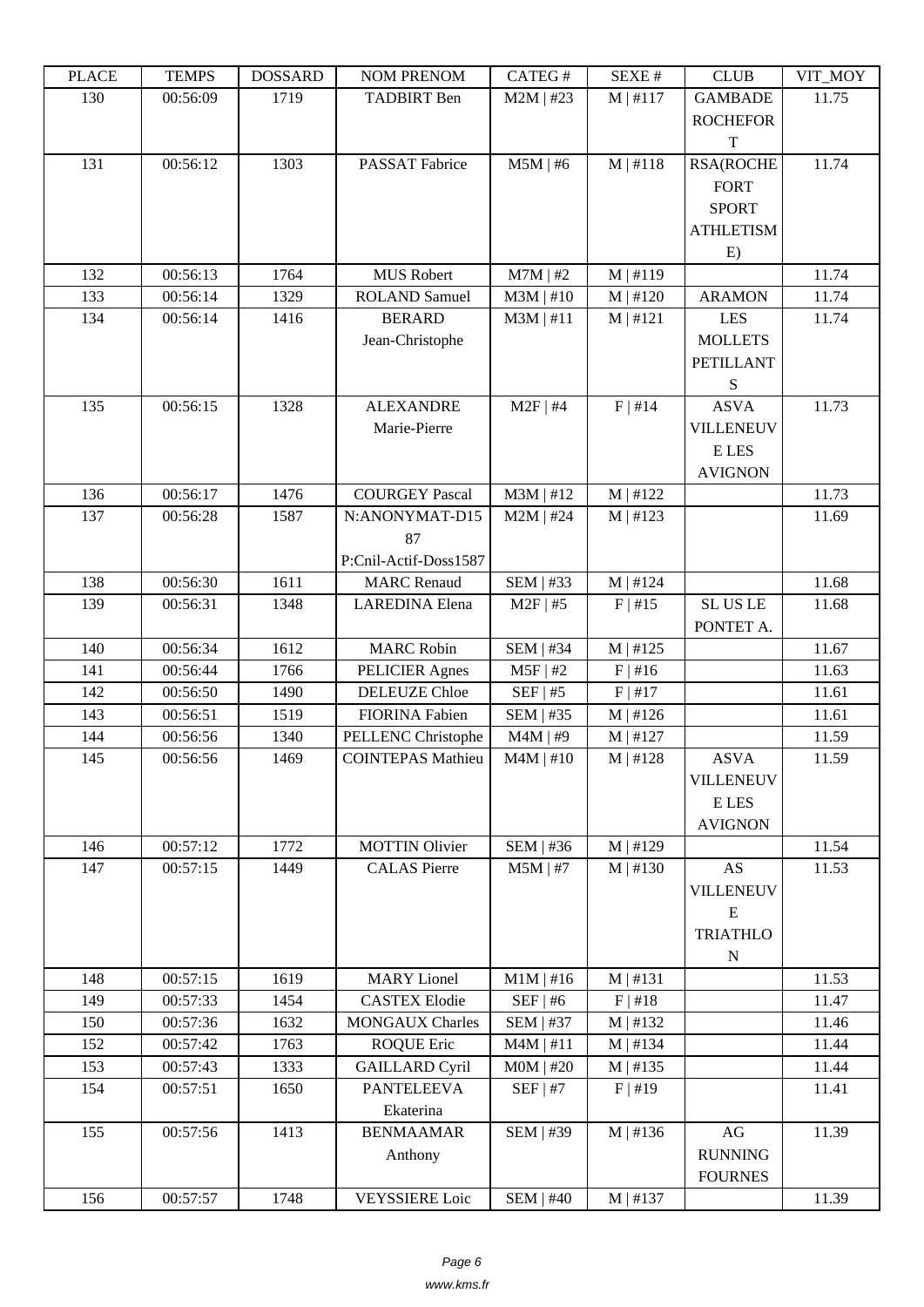| LLAUL | L LIVIII IJ | <u> תעדעמטרע</u> | NUM TNENUM                | <b>CATLO</b> T            | יד בבלגבוט    | CLUD            | VII_NIVI |
|-------|-------------|------------------|---------------------------|---------------------------|---------------|-----------------|----------|
| 157   | 00:58:00    | 1312             | <b>MARTI</b> Guenno       | $M3M$   #13               | M   #138      |                 | 11.38    |
| 158   | 00:58:02    | 1534             | <b>GARCIA</b> Stephan     | $M3M$   #14               | M   #139      |                 | 11.37    |
| 159   | 00:58:06    | 1758             | <b>ZONCA Antoine</b>      | <b>SEM   #41</b>          | $M \mid #140$ |                 | 11.36    |
| 160   | 00:58:18    | 1302             | <b>JOUBERT</b> Alexandre  | $M2M$   #25               | M   #141      |                 | 11.32    |
| 161   | 00:58:23    | 1693             | <b>ROUX Frederic</b>      | $M5M$   #8                | M   #142      | <b>ROC 84</b>   | 11.30    |
| 162   | 00:58:25    | 1514             | <b>FAYARD Romain</b>      | <b>SEM   #42</b>          | M   #143      |                 | 11.30    |
| 163   | 00:58:25    | 1747             | <b>VERZOTTI</b> Lucien    | $M3M$   #15               | $M$   #144    | 1884007         | 11.30    |
| 164   | 00:58:25    | 1578             | <b>JULIEN Laura</b>       | ESF   #1                  | $F$   #20     | <b>COURIR A</b> | 11.30    |
|       |             |                  |                           |                           |               | <b>NYONS</b>    |          |
| 165   | 00:58:25    | 1341             | <b>JOSEPH Justine</b>     | $SEF$   #8                | F   #21       |                 | 11.30    |
| 166   | 00:58:26    | 1722             | <b>TATON Franck</b>       | $M3M$   #16               | M   #145      | <b>AVIGNON</b>  | 11.29    |
|       |             |                  |                           |                           |               | <b>RUNNING</b>  |          |
| 167   | 00:58:28    | 1555             | <b>HENRY Fabio</b>        | $JUM$   #2                | M   #146      |                 | 11.29    |
| 168   | 00:58:28    | 1337             | <b>DEBARD</b> Jean-Michel | $M5M$   #9                | M   #147      | <b>FOOTING</b>  | 11.29    |
|       |             |                  |                           |                           |               | <b>CLUB</b>     |          |
|       |             |                  |                           |                           |               | <b>BARBENTA</b> |          |
|       |             |                  |                           |                           |               | NE              |          |
| 169   | 00:58:29    | 1335             | <b>NOWICKI Xavier</b>     | $M1M$   #17               | M   #148      |                 | 11.29    |
| 170   | 00:58:31    | 1672             | <b>RAT-PATRON</b>         | $JUF \mid #1$             | $F$   #22     |                 | 11.28    |
|       |             |                  | Camille                   |                           |               |                 |          |
| 171   | 00:58:34    | 1441             | <b>BROULIS</b> Estelle    | $SEF$   #9                | F   #23       |                 | 11.27    |
| 172   | 00:58:36    | 1506             | <b>DUTHET</b> Christophe  | $M2M$   #26               | M   #149      |                 | 11.26    |
| 173   | 00:58:37    | 1674             | <b>RAYMOND</b>            | <b>SEM   #43</b>          | M   #150      |                 | 11.26    |
|       |             |                  | Christophe                |                           |               |                 |          |
| 174   | 00:58:43    | 1439             | <b>BRETOU Clement</b>     | <b>SEM   #44</b>          | M   #151      |                 | 11.24    |
| 176   | 00:58:47    | 1751             | <b>VILLARD Jean-Noel</b>  | $M3M$   #17               | M   #153      |                 | 11.23    |
| 177   | 00:58:58    | 1309             | VAN-DEN-DRIESSC           | $M2M$   #27               | M   #154      | <b>AUCUN</b>    | 11.19    |
|       |             |                  | <b>HE</b> Edouard         |                           |               | <b>CLUB</b>     |          |
| 178   | 00:58:59    | 1691             | ROUSSET Lionnel           | $M4M$   #12               | M   #155      |                 | 11.19    |
| 179   | 00:59:02    | 1661             | <b>POITEVIN Baptiste</b>  | $M2M$   #28               | M   #156      |                 | 11.18    |
| 180   | 00:59:14    | 1699             | <b>SABATIER</b> Angelique | $M3F$   #2                | $F$   #24     | <b>TARAHUM</b>  | 11.14    |
|       |             |                  |                           |                           |               | <b>ARA TEAM</b> |          |
| 181   | 00:59:40    | 1307             | <b>DUCRET Gilles</b>      | $MOM$   #21               | M   #157      |                 | 11.06    |
| 182   | 00:59:55    | 1586             | <b>LAHORTE Marion</b>     | SEF   #10                 | $F$   #25     |                 | 11.02    |
| 183   | 00:59:56    | 1678             | RIZZI Stella              | SEF   #11                 | $F$   #26     |                 | 11.01    |
| 185   | 01:00:19    | 1718             | <b>STRAGIER</b>           | $SEM$   #45               | M   #159      |                 | 10.94    |
|       |             |                  | Jean-Charles              |                           |               |                 |          |
| 186   | 01:00:23    | 1520             | <b>FONTAINE</b> Jeremie   | $M1M$   #19<br>$JUM$   #3 | M   #160      |                 | 10.93    |
| 187   | 01:00:24    | 1345             | <b>GIORDANO</b> Michel    |                           | M   #161      |                 | 10.93    |
| 188   | 01:00:26    | 1395             | <b>ARROS Nicolas</b>      | <b>SEM   #46</b>          | M   #162      |                 | 10.92    |
| 189   | 01:00:26    | 1765             | <b>ROCHE Alain</b>        | $M4M$   #13               | M   #163      |                 | 10.92    |
| 190   | 01:00:30    | 1349             | <b>BUTOT</b> Anne         | $MOF$   #1                | $F$   #27     | 84140AVIG       | 10.91    |
|       |             |                  |                           |                           |               | NON LE          |          |
|       |             |                  |                           |                           |               | <b>PONTET</b>   |          |
|       |             |                  |                           |                           |               | <b>TRIATHLO</b> |          |
|       |             |                  |                           |                           |               | $\mathbf N$     |          |
| 191   | 01:00:31    | 1636             | <b>MORENO Luis</b>        | <b>SEM   #47</b>          | $M$   #164    |                 | 10.91    |
| 192   | 01:01:06    | 1777             | <b>NOURY Berenice</b>     | SEF   #12                 | $F$   #28     |                 | 10.80    |
| 193   | 01:01:17    | 1412             | <b>BEN-GHOZI Justine</b>  | SEF   #13                 | $F$   #29     |                 | 10.77    |
| 194   | 01:01:20    | 1597             | LE-MOUEL Frederic         | $M4M$   #14               | M   #165      |                 | 10.76    |
| 195   | 01:01:44    | 1775             | <b>NOVIKOV</b> Alexey     | <b>SEM   #48</b>          | M   #166      |                 | 10.69    |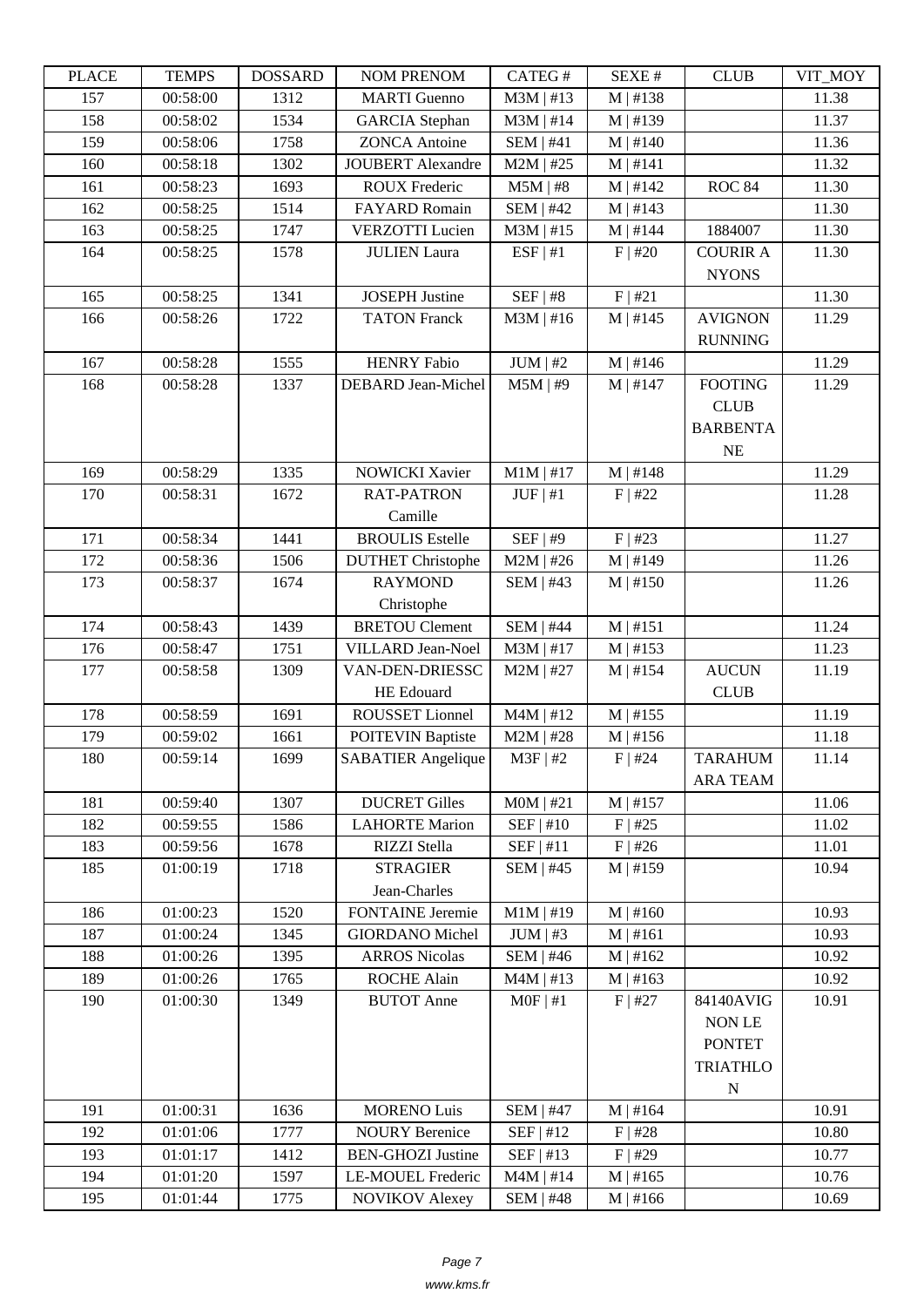| LLAUD | L LIVIII IJ | <u> עוזה ממטעד</u> | <b>INUMER NETVUM</b>     | CATLO T          | יד ברגבוט     | CLUD             | YII_MUI |
|-------|-------------|--------------------|--------------------------|------------------|---------------|------------------|---------|
| 196   | 01:01:48    | 1665               | POULET Hugo              | <b>SEM   #49</b> | M   #167      |                  | 10.68   |
| 197   | 01:01:53    | 1385               | <b>AMADOR</b>            | $M2M$   #29      | M   #168      | <b>LA FOULEE</b> | 10.67   |
|       |             |                    | Joseph-Diego             |                  |               | <b>VEDENAISE</b> |         |
| 198   | 01:02:00    | 1576               | <b>JUAN Williams</b>     | $M3M$   #19      | M   #169      | <b>PRCI</b>      | 10.65   |
| 199   | 01:02:03    | 1518               | <b>FERRAROLI</b>         | $M4M$   #15      | $M \mid #170$ | <b>APT</b>       | 10.64   |
|       |             |                    | Jean-Eric                |                  |               |                  |         |
| 200   | 01:02:05    | 1433               | <b>BONNET Jean-Marc</b>  | $M4M$   #16      | $M$   #171    |                  | 10.63   |
| 201   | 01:02:23    | 1574               | <b>JONARD Adrien</b>     | $M1M$   #20      | M   #172      |                  | 10.58   |
|       |             |                    |                          |                  |               |                  |         |
| 202   | 01:02:31    | 1761               | <b>VANDERVEKEN</b>       | $JUF$ #2         | $F$   #30     |                  | 10.56   |
|       |             |                    | Gloria                   |                  |               |                  |         |
| 203   | 01:02:32    | 1319               | <b>ALLEGRE Marion</b>    | $MOF$   #2       | F   #31       |                  | 10.55   |
| 204   | 01:02:33    | 1575               | <b>JOUINOT Simon</b>     | $M1M$   #21      | M   #173      | <b>KICK</b>      | 10.55   |
|       |             |                    |                          |                  |               | <b>BOXING</b>    |         |
|       |             |                    |                          |                  |               | <b>PERNOIS</b>   |         |
| 205   | 01:02:33    | 1730               | <b>TISNE Rafael</b>      | <b>SEM   #50</b> | $M$   #174    |                  | 10.55   |
| 206   | 01:02:35    | 1779               | <b>FAURE Gerald</b>      | $M3M$   #20      | M   #175      |                  | 10.55   |
| 207   | 01:02:39    | 1573               | <b>JEREZ Laurent</b>     | $M1M$   #22      | M   #176      |                  | 10.53   |
| 208   | 01:02:42    | 1522               | <b>FORGEROT Philippe</b> | $M4M$   #17      | $M$   #177    | <b>CYCLOSER</b>  | 10.53   |
|       |             |                    |                          |                  |               | <b>ROIS</b>      |         |
| 209   | 01:02:42    | 1746               | <b>VERZOTTI Enzo</b>     | ESM   #3         | M   #178      |                  | 10.53   |
| 210   | 01:02:43    | 1768               | <b>DOMINICI</b> Andre    | $M6M$   #3       | $M$   #179    |                  | 10.52   |
| 211   | 01:02:58    | 1331               | FETATMIA Mouldi          | $M1M$   #23      | $M \mid #180$ |                  | 10.48   |
|       |             |                    |                          |                  |               |                  |         |
| 212   | 01:03:08    | 1398               | <b>ATTIA Andre</b>       | $M6M$   #4       | M   #181      |                  | 10.45   |
| 213   | 01:03:17    | 1458               | <b>CHAMBOLLE</b>         | SEM   #51        | M   #182      |                  | 10.43   |
|       |             |                    | Pierre-Antoine           |                  |               |                  |         |
| 214   | 01:03:18    | 1704               | <b>SASTRE Frederique</b> | $M3F$ #3         | F   #32       | <b>LES</b>       | 10.43   |
|       |             |                    |                          |                  |               | <b>BASKETS</b>   |         |
|       |             |                    |                          |                  |               | <b>FUMANTES</b>  |         |
|       |             |                    |                          |                  |               | -SAINT           |         |
|       |             |                    |                          |                  |               | <b>SATURNIN</b>  |         |
|       |             |                    |                          |                  |               | <b>LES</b>       |         |
|       |             |                    |                          |                  |               | <b>AVIGNON</b>   |         |
| 215   | 01:03:24    | 1595               | LEJEUNE Jean             | $M7M$   #3       | M   #183      | ${\rm FC}$       | 10.41   |
|       |             |                    |                          |                  |               | <b>BARBENTA</b>  |         |
|       |             |                    |                          |                  |               | NE               |         |
| 216   | 01:03:47    | 1388               | <b>ANDRE Michel</b>      | $M4M$   #18      | M   #184      | <b>RAPHEL'TR</b> | 10.35   |
|       |             |                    |                          |                  |               | AIL              |         |
| 217   | 01:03:50    | 1300               | <b>RIVESLANGE</b>        | $M5M$   #10      | M   #185      | <b>LES</b>       | 10.34   |
|       |             |                    | Jean-Marc                |                  |               | <b>TAILLADES</b> |         |
|       |             |                    |                          |                  |               |                  |         |
|       |             |                    |                          |                  |               | <b>EN FOLIE</b>  |         |
| 218   | 01:03:51    | 1325               | <b>ANDRE Francois</b>    | $M5M$   #11      | M   #186      |                  | 10.34   |
| 220   | 01:04:01    | 1402               | <b>AZAIS</b> Denis       | $M2M$   #30      | M   #188      | <b>ELECTRON</b>  | 10.31   |
|       |             |                    |                          |                  |               | <b>LIBRE</b>     |         |
| 221   | 01:04:04    | 1311               | <b>ANTRAYGUES</b>        | $M4M$   #19      | M   #189      | <b>MERINDOL</b>  | 10.30   |
|       |             |                    | Laurent                  |                  |               | DU BON           |         |
|       |             |                    |                          |                  |               | <b>PIED</b>      |         |
| 222   | 01:04:06    | 1310               | <b>ANTRAYGUES</b>        | $SEF$   #14      | $F$   #33     | <b>MERINDOL</b>  | 10.30   |
|       |             |                    | Audrey                   |                  |               | DU BON           |         |
|       |             |                    |                          |                  |               | PIED             |         |
| 223   | 01:04:10    | 1655               | <b>PEYRE Laurent</b>     | $M3M$   #21      | $M \mid #190$ |                  | 10.29   |
|       |             |                    |                          |                  |               |                  |         |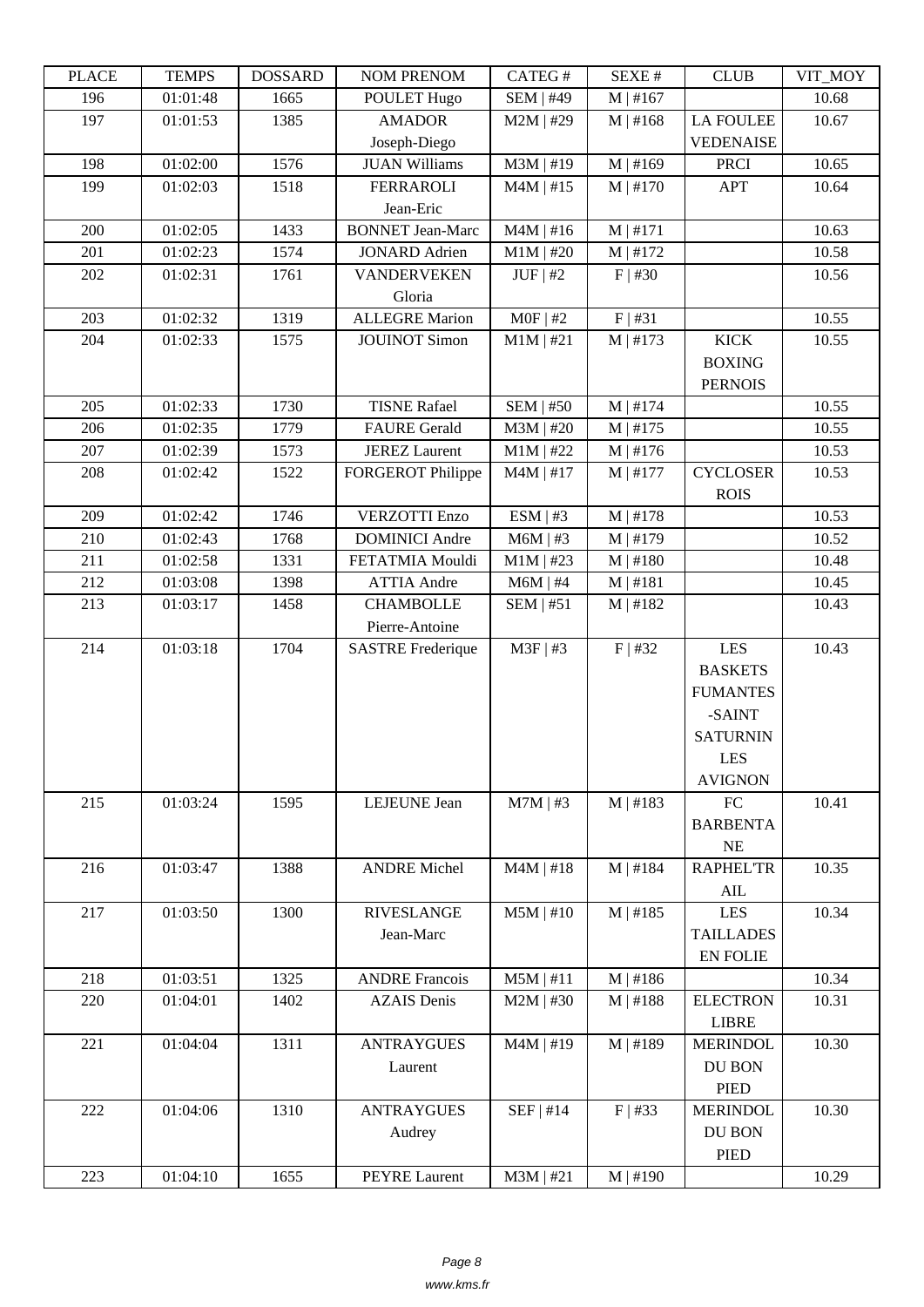| LLAUD | L LIVIII IJ | <b>UUUUUUU</b> | I'UM I KLIVUM             | <b>CATLOT</b>    | DL/AL π    | CLUD             | VII_MUI |
|-------|-------------|----------------|---------------------------|------------------|------------|------------------|---------|
| 224   | 01:04:11    | 1447           | <b>BUISSON Denis</b>      | $M4M$   #20      | M   #191   | A VOS            | 10.28   |
|       |             |                |                           |                  |            | <b>BASKETS</b>   |         |
|       |             |                |                           |                  |            | <b>ISTRESS</b>   |         |
| 225   | 01:04:16    | 1725           | <b>THIRY Nicolas</b>      | <b>SEM   #52</b> | $M$   #192 |                  | 10.27   |
| 226   | 01:04:23    | 1426           | <b>BOIN Frederic</b>      | $M3M$   #22      | $M$   #193 |                  | 10.25   |
| 227   | 01:04:25    | 1326           | <b>HIRON</b> Guy          | $M6M$   #5       | $M$   #194 |                  | 10.25   |
| 228   | 01:04:26    | 1466           | <b>CLARET</b>             | $M1F$   #3       | $F$   #34  |                  | 10.24   |
|       |             |                | Marie-Celine              |                  |            |                  |         |
| 229   | 01:04:29    | 1386           | <b>AMBROSINO</b>          | $M4M$   #21      | M   #195   |                  | 10.24   |
|       |             |                | Jean-Marie                |                  |            |                  |         |
| 230   | 01:04:40    | 1500           | <b>DOMINICI</b> Sarah     | SEF   #15        | $F$   #35  | <b>TRIATHL</b>   | 10.21   |
| 231   | 01:04:42    | 1762           | <b>FALABREGUE</b>         | $M5M$   #13      | $M$   #196 |                  | 10.20   |
|       |             |                | <b>Bruno</b>              |                  |            |                  |         |
| 232   | 01:05:04    | 1689           | <b>ROUAULT Pierre</b>     | <b>SEM   #53</b> | $M$   #197 |                  | 10.14   |
| 233   | 01:05:11    | 1399           | <b>AUDON Celine</b>       | $M2F$   #6       | $F$ #36    | <b>ROCHEFOR</b>  | 10.13   |
|       |             |                |                           |                  |            | <b>T SPORT</b>   |         |
|       |             |                |                           |                  |            | <b>ATHLETISM</b> |         |
|       |             |                |                           |                  |            | Ε                |         |
| 234   | 01:05:14    | 1687           | <b>ROTONDI Liliane</b>    | $M5F$   #3       | $F$   #37  |                  | 10.12   |
| 235   | 01:05:15    | 1475           | <b>COURGEY Carole</b>     | $M2F$   #7       | $F$   #38  |                  | 10.11   |
| 236   | 01:05:26    | 1599           | <b>LEROY Deborah</b>      | $MOF$   #3       | $F$   #39  |                  | 10.09   |
| 237   | 01:05:27    | 1753           | <b>WICKERS</b> Daniel     | $M3M$   #23      | $M$   #198 |                  | 10.08   |
| 238   | 01:05:37    | 1651           | <b>PARRA Fabienne</b>     | $M4F$   #2       | $F$   #40  |                  | 10.06   |
| 239   | 01:05:59    | 1550           | <b>GUERIN</b> Gaelle      | $M1F$   #4       | F   #41    |                  | 10.00   |
| 240   | 01:06:03    | 1356           | <b>TREBUCHON Valerie</b>  | $M3F$   #4       | $F$   #42  |                  | 9.99    |
| 241   | 01:06:06    | 1630           | <b>MOLLA</b> Michael      | $M1M$   #24      | $M$   #199 |                  | 9.98    |
| 242   | 01:06:58    | 1646           | <b>ONORATO Alexandre</b>  | $M2M$   #31      | M   #200   | <b>ASVA</b>      | 9.86    |
| 243   | 01:07:05    | 1387           | <b>ANDRE Laura</b>        | $SEF$   #16      | $F$   #43  |                  | 9.84    |
| 244   | 01:07:05    | 1637           | <b>MORGAT Rolland</b>     | $M2M$   #32      | $M$   #201 | AC               | 9.84    |
|       |             |                |                           |                  |            | <b>ORANGE</b>    |         |
|       |             |                |                           |                  |            | <b>TRIATHLO</b>  |         |
|       |             |                |                           |                  |            | $\mathbf N$      |         |
| 245   | 01:07:15    | 1709           | <b>SEINTURIER Pascal</b>  | $M6M$   #6       | M   #202   |                  | 9.81    |
| 246   | 01:07:33    | 1567           | <b>JACOB</b> Chantal      | $M6F$   #1       | $F$   #44  | AS               | 9.77    |
|       |             |                |                           |                  |            | APT&VENT         |         |
|       |             |                |                           |                  |            | <b>OUX TRAIL</b> |         |
| 247   | 01:07:34    | 1760           | LEIRS Inge                | $M3F$   #5       | $F$   #45  |                  | 9.77    |
| 248   | 01:07:43    | 1481           | <b>DAMINIANI</b> Frederic | $M4M$   #22      | M   #203   |                  | 9.75    |
| 249   | 01:08:04    | 1675           | <b>RICHIER Patricia</b>   | $M3F$   #6       | $F$   #46  | <b>ASVA</b>      | 9.70    |
| 250   | 01:08:11    | 1694           | <b>ROUX Gisele</b>        | $M4F$   #3       | $F$   #47  |                  | 9.68    |
| 251   | 01:08:26    | 1334           | <b>NOWICKI Virginie</b>   | $M1F$ #5         | $F$   #48  |                  | 9.64    |
| 252   | 01:08:27    | 1332           | <b>BOYER Marie</b>        | $MOF$   #4       | $F$   #49  |                  | 9.64    |
| 253   | 01:08:42    | 1589           | <b>LAUGIER</b>            | $M2M$   #33      | $M$   #204 |                  | 9.61    |
|       |             |                | Jean-Francois             |                  |            |                  |         |
| 254   | 01:08:53    | 1721           | <b>TAPIERO Clara</b>      | $SEF$   #17      | $F$   #50  |                  | 9.58    |
| 255   | 01:08:54    | 1713           | <b>SOLER Thomas</b>       | <b>SEM   #54</b> | $M$   #205 |                  | 9.58    |
| 256   | 01:08:55    | 1666           | PUMO Ellen                | $M3F$   #7       | F   #51    |                  | 9.58    |
| 257   | 01:08:56    | 1438           | <b>BRETON Elsa</b>        | $M2F$   #8       | $F$   #52  |                  | 9.57    |
|       |             |                |                           |                  |            |                  |         |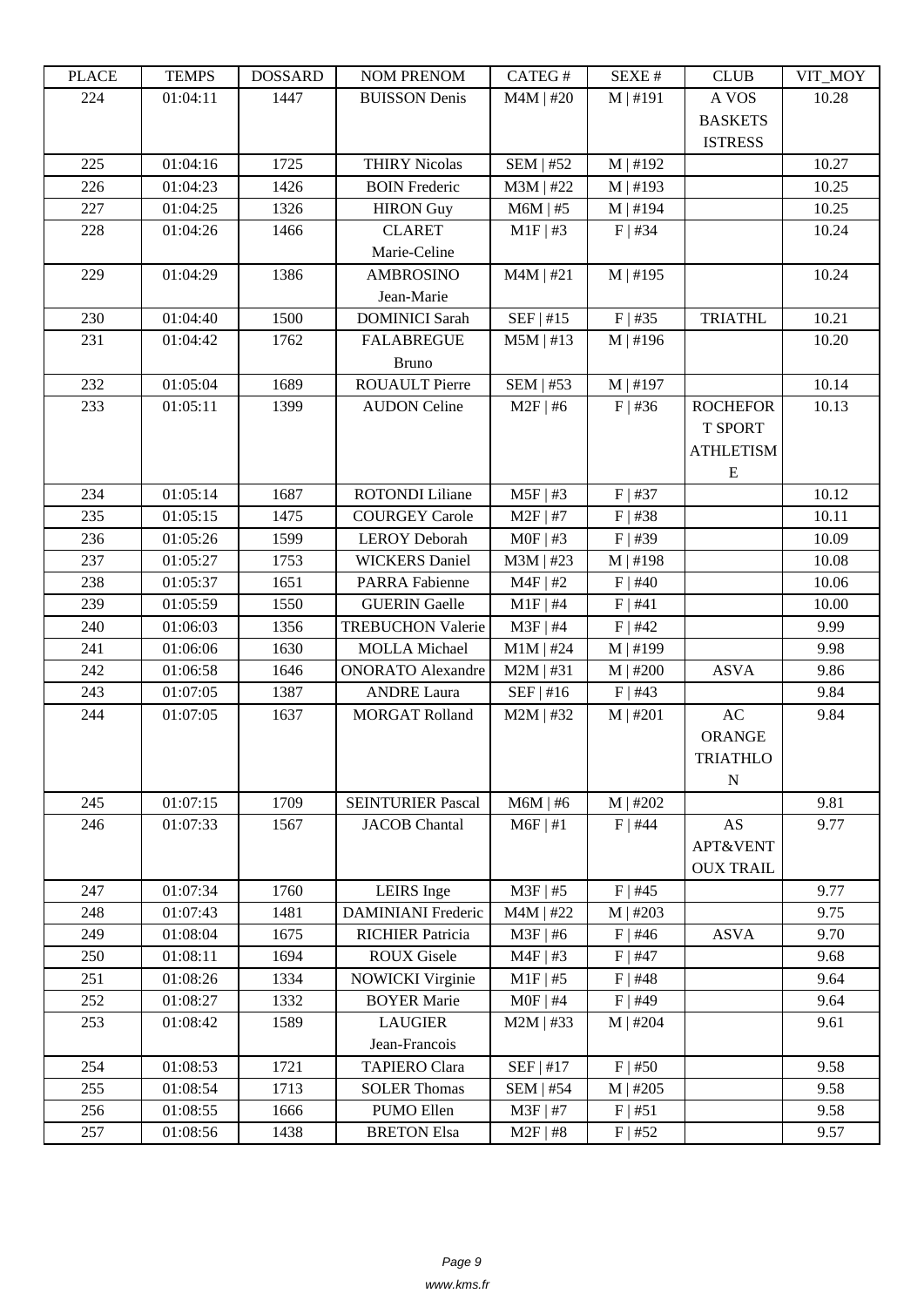| LEACE | <b>TERTI D</b>       | <b>UUUUUUU</b> | NUM TNENUM                       | CATEU T                       | DL/AL π                | CLUD              | VII_MUI      |
|-------|----------------------|----------------|----------------------------------|-------------------------------|------------------------|-------------------|--------------|
| 258   | 01:08:56             | 1770           | <b>MONTEIRO</b>                  | $M2M$   #34                   | $M$   #206             | <b>FOOTING</b>    | 9.57         |
|       |                      |                | Jean-Paul                        |                               |                        | <b>CLUB</b>       |              |
|       |                      |                |                                  |                               |                        | <b>BARBENTA</b>   |              |
|       |                      |                |                                  |                               |                        | <b>NAIS</b>       |              |
| 259   | 01:09:07             | 1635           | <b>MOREAU</b> Jessica            | SEF   #18                     | $F$   #53              |                   | 9.55         |
| 260   | 01:09:22             | 1453           | <b>CASTAN Marianne</b>           | $M1F$   #6                    | $F$   #54              |                   | 9.51         |
| 261   | 01:09:29             | 1470           | <b>COLARD Nathalie</b>           | $M4F$   #4                    | $F$   #55              | <b>LES 1000</b>   | 9.50         |
|       |                      |                |                                  |                               |                        | PATTES LE         |              |
|       |                      |                |                                  |                               |                        | <b>PONTET</b>     |              |
| 262   | 01:09:32             | 1525           | <b>FOURCIN Emmanuel</b>          | $M3M$   #24                   | $M$   #207             |                   | 9.49         |
| 263   | 01:09:33             | 1549           | <b>GRISEY</b> Ariane             | $M2F$   #9                    | $F$   #56              | <b>CLUB DES</b>   | 9.49         |
|       |                      |                |                                  |                               |                        | <b>PETITES</b>    |              |
|       |                      |                |                                  |                               |                        | <b>FOULEES</b>    |              |
|       |                      |                |                                  |                               |                        | <b>CTIFL</b>      |              |
| 264   | 01:09:48             | 1563           | <b>HUSSON Viviane</b>            | $M5F$   #4                    | $F$   #57              | <b>LES MILLES</b> | 9.46         |
|       |                      |                |                                  |                               |                        | <b>PATTES</b>     |              |
| 265   | 01:10:03             | 1776           | <b>ANRES Thibault</b>            | <b>SEM   #55</b>              | $M$   #208             |                   | 9.42         |
| 266   | 01:10:49             | 1528           | FRON Ophelie                     | SEF   #19                     | $F$   #58              |                   | 9.32         |
| 267   | 01:11:08             | 1603           | <b>LION</b> Caroline             | SEF   #20                     | $F$   #59              | ${\tt ECOLE}$     | 9.28         |
|       |                      |                |                                  |                               |                        | <b>MONTESSO</b>   |              |
|       |                      |                |                                  |                               |                        | RI                |              |
|       |                      |                |                                  |                               |                        |                   |              |
| 268   |                      |                |                                  |                               |                        | <b>D'AVIGNON</b>  |              |
| 269   | 01:11:24<br>01:11:25 | 1491<br>1671   | DELVILLE Thomas<br>RASSELET Paul | SEM   #56<br><b>SEM   #57</b> | $M$   #209<br>M   #210 |                   | 9.24<br>9.24 |
| 270   | 01:11:31             | 1579           | <b>JULLIEN</b> Gerard            | $M6M$   #7                    | M   #211               |                   | 9.23         |
| 271   | 01:11:40             | 1393           | <b>ANZALONE Laurie</b>           | SEF   #21                     | $F$   #60              |                   | 9.21         |
| 272   | 01:11:48             | 1624           | MEBAREK Khadouja                 | $M3F$   #8                    | F   #61                |                   | 9.19         |
| 273   |                      |                | <b>CANDEILLE</b>                 | SEF   #22                     | $F$   #62              |                   | 9.12         |
|       | 01:12:24             | 1450           | Alexandra                        |                               |                        |                   |              |
|       |                      |                |                                  |                               |                        |                   |              |
| 274   | 01:12:55             | 1461           | <b>CHAUVET</b> Lea               | SEF   #23                     | $F$   #63              | <b>USALV</b>      | 9.05         |
| 275   | 01:12:58             | 1618           | <b>MARTINOT Nicolas</b>          | $M2M$   #35                   | M   #212               |                   | 9.05         |
| 276   | 01:13:14             | 1346           | <b>GIORDANO</b> Michelle         | $M6F$   #2                    | $F$   #64              |                   | 9.01         |
| 277   | 01:13:21             | 1495           | <b>DHAENE</b> Sophie             | $MOF$   #5                    | $F$   #65              |                   | 9.00         |
| 278   | 01:13:22             | 1667           | QUAGLIA Valerie                  | $M2F$   #10                   | $F$ #66                | <b>USALV</b>      | 9.00         |
| 279   | 01:13:25             | 1662           | POITEVIN Sandra                  | $M2F$   #11                   | $F$   #67              |                   | 8.99         |
| 280   | 01:13:28             | 1339           | MILLOT Chantal                   | M6F   #3                      | $F$   #68              |                   | 8.98         |
| 281   | 01:13:46             | 1483           | DAUMAIL Meryem                   | $M5F$   #5                    | $F$ #69                |                   | 8.95         |
| 282   | 01:14:20             | 1648           | <b>ORMIERES</b> Noemie           | $MOF$   #6                    | $F$   #70              |                   | 8.88         |
| 283   | 01:14:22             | 1592           | <b>LAURICHESSE Tony</b>          | $M1M$   #25                   | M   #213               |                   | 8.87         |
| 284   | 01:14:50             | 1551           | <b>GUIRAND Christine</b>         | $M5F$   #6                    | F   #71                | <b>ELECTRON</b>   | 8.82         |
|       |                      |                |                                  |                               |                        | <b>LIBRE</b>      |              |
| 285   | 01:14:53             | 1503           | <b>DUPRE Lisa</b>                | SEF   #24                     | $F$   #72              |                   | 8.81         |
| 286   | 01:15:05             | 1532           | <b>GARCIA Laura</b>              | $MOF$   #7                    | $F$   #73              |                   | 8.79         |
| 287   | 01:15:20             | 1585           | <b>LAFFAY Ludovic</b>            | $M1M$   #26                   | M   #214               |                   | 8.76         |
| 288   | 01:15:22             | 1756           | <b>ZABATT</b> Maryse             | $M6F$   #4                    | $F$   #74              | <b>USALV</b>      | 8.76         |
| 289   | 01:15:39             | 1440           | <b>BRIFFA Chantal</b>            | $M6F$   #5                    | $F$   #75              |                   | 8.72         |
| 290   | 01:16:36             | 1683           | <b>ROSSI</b> Bernadette          | $M7F$   #2                    | $F$   #76              | PAYS D'AIX        | 8.62         |
|       |                      |                |                                  |                               |                        | <b>TRAIL PAT</b>  |              |
| 291   | 01:16:37             | 1685           | <b>ROSSI</b> Veronique           | $M2F$   #12                   | $F$   #77              | <b>FAMILLE</b>    | 8.61         |
|       |                      |                |                                  |                               |                        | <b>ROSSI</b>      |              |